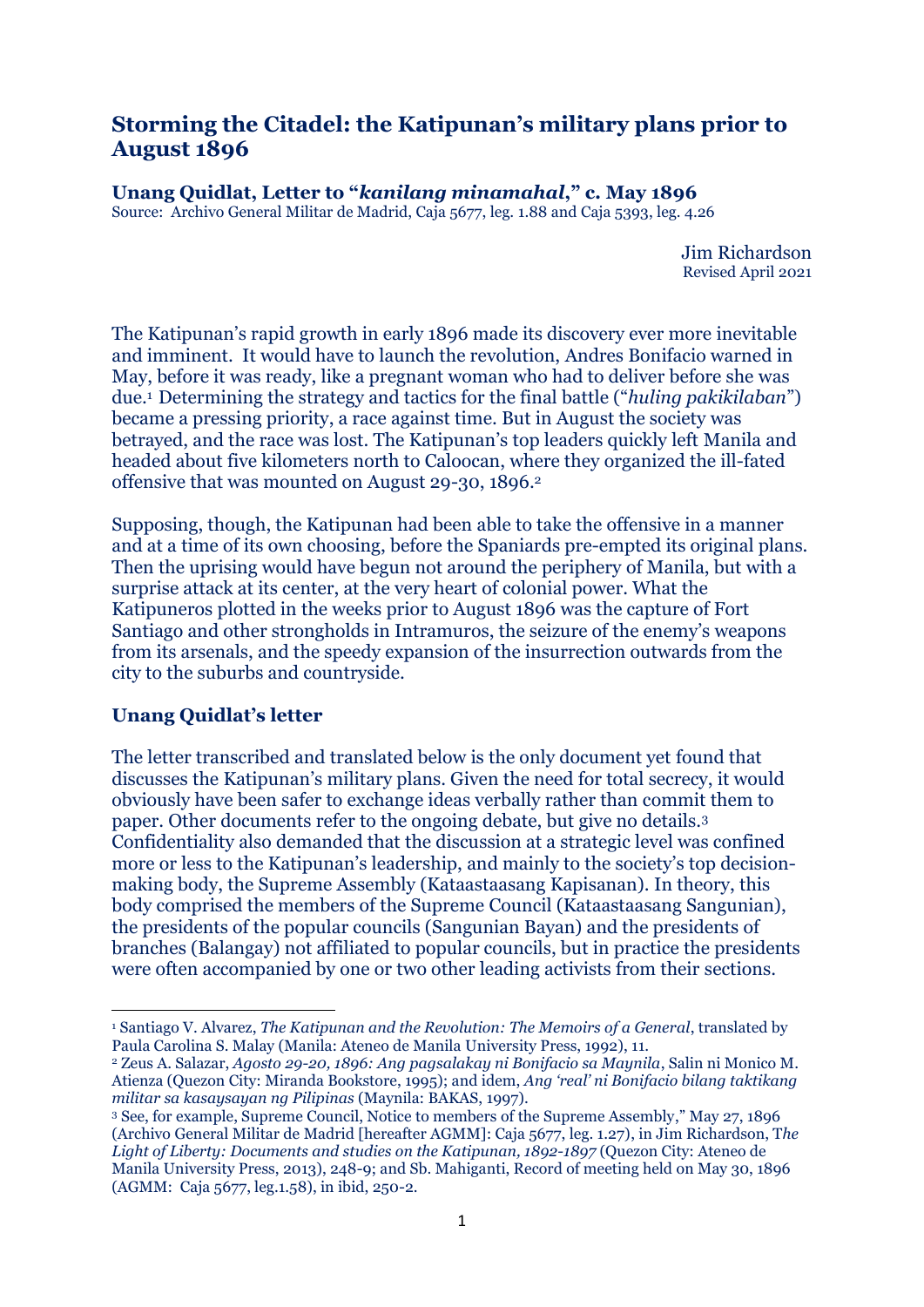This letter, signed with the alias "Unang Quidlat," was presumably penned by one of these activists, someone who evidently knew about the plans for the offensive but was not himself a member of the Katipunan's Supreme Council. It is probably the members of the Supreme Council to whom he writes, addressing them as "their excellencies" ("*kanilang minamahal*") and offering them his thoughts.

To make a more specific guess, it is likely "Unang Quidlat" was Hermogenes Plata, a first cousin of Gregoria de Jesus and the younger brother of Teodoro Plata, one of the Katipunan's co-founders. Hermogenes Plata had been one of the society's first recruits, in September 1892, and had taken "Kidlat" (Lightning) as his alias.4 The writer of the letter remarks that many other Katipuneros had subsequently adopted the same alias, and to avoid confusion he would henceforth call himself "Unang Quidlat" ("First Lightning").

There are two slight doubts in identifying Plata as the writer. First, he was expelled from the Katipunan as a "traitor" ("*taksil"*) at the beginning of 1896 after getting into some dispute with the Supreme Council about the affairs of the branch, Katotohanan in Tondo, of which he was a leading member.5 It seems, however, that he was soon readmitted, and in August he was among the revolutionists who gathered in Balintawak.6 Secondly, one would expect Plata, as a long-standing, Manila-based member of the Katipunan, to use the "k" in his orthography rather than the "c" and "qu" found in this letter – to sign his alias as Kidlat, for example. This may well indicate that the letter is a copy and that the orthography has been changed, perhaps by an intelligence agent tasked with deciphering a scrawled original and/or making a Spanish translation.7 But there is nothing in the letter to suggest it is a fabrication; on the contrary, the inside knowledge of the Katipunan it reveals, coupled with its quirky individuality, attest strongly to its authenticity.

#### **Pio Valenzuela**

The plans for the offensive, the letter reveals, were drafted initially by the KKK's supreme fiscal and physician, Pio Valenzuela (alias "Dimas Ayaran"), possibly on his own initiative but more probably at the request of Bonifacio and other Supreme Council members. So far as is known, Valenzuela did not have any training or expertise in military matters, but nor did any other high-ranking Katipunan leader, or at least nothing more than the basic training Francisco Carreon would have received when he had been a *carabinero*. It may be that Valenzuela was felt to be best qualified for the task simply because he was the only Supreme Council member at this time who was a university graduate.

<sup>4</sup> Manuel Artigas y Cuerva, *Andres Bonifacio y El 'Katipunan'* (Manila: Imp. De 'La Vanguardia', 1911), 24; also "Relación de todos los individuos que figuran en el legajo de documentos del Katipunan, perteneciente a Andrés Bonifacio con los nombres propios, simbólicos y en clave" (AGMM: Caja 5393, leg.9.10). Hermogenes Plata worked as a clerk in the Aduana.

<sup>5</sup> Supreme Council, Notice to all members, January 25, 1896 (AGMM: Caja 5677, leg. 1.42), in Richardson, *Light of Liberty*, 158.

<sup>6</sup> "Unang Sigaw, Unang Labanan sa Paglaya," *Bagong Buhay*, August 25, 1952, in Richardson, *Light of Liberty*, 261.

<sup>7</sup> Unang Quidlat's description of the Katipunan's planned attack on Fort Santiago was relayed by the *secretas* to higher authority, and was summarized by a senior colonial official, Manuel Sastrón, in one of the first books on the revolution, *La insurrección en Filipinas*, Tomo 1, (Madrid: Imprenta de la viuda de M. Minuesa de los Rios, 1897), 621-5.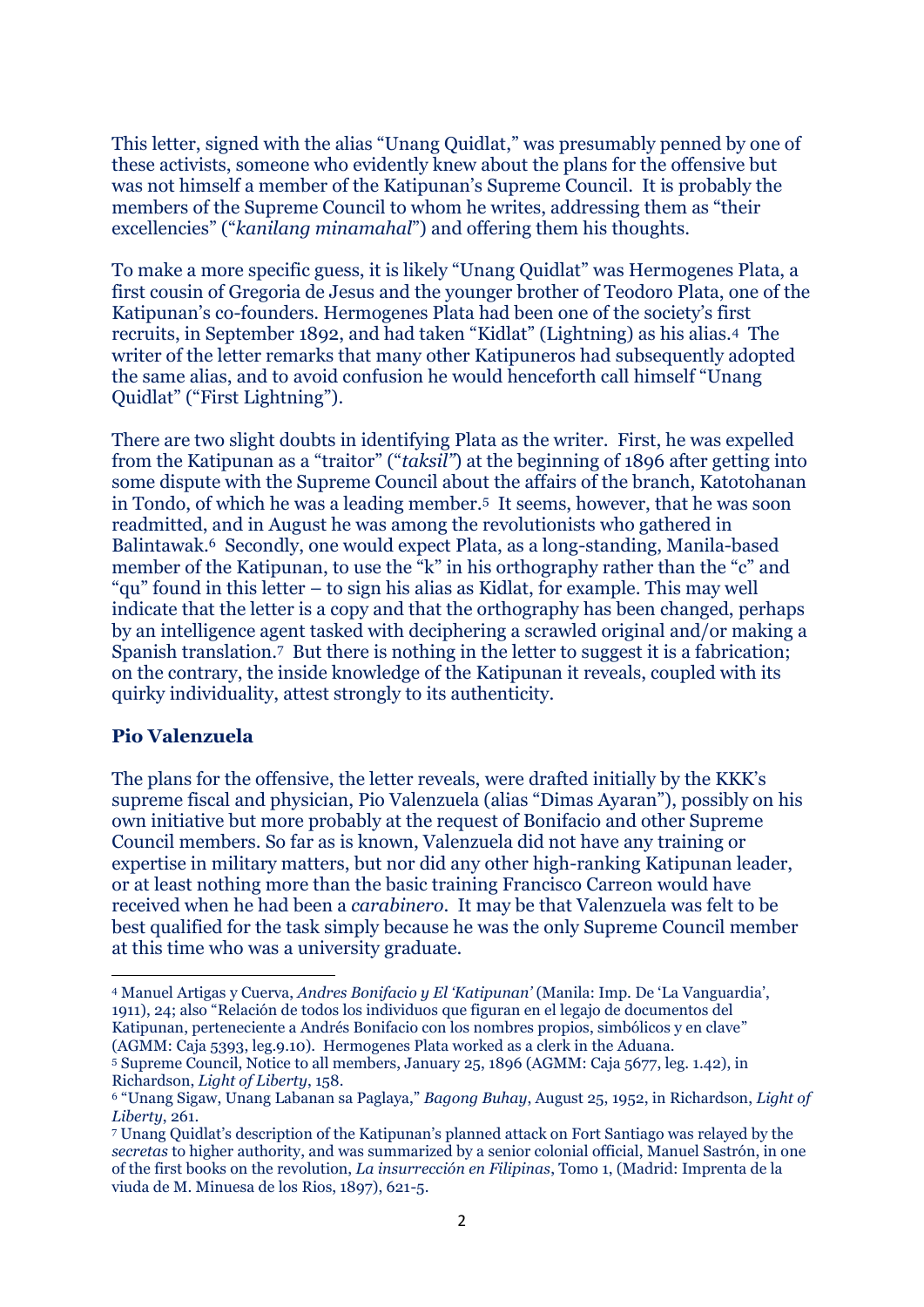Intramuros could be taken, Valenzuela reckoned, by an assault force of 600 troops. Half would enter the walled city surreptitiously in advance, where some would lie low inside rented houses, some would disperse in the streets, and some would mingle with the worshippers at the Cathedral. The other 300 would be under cover in *cascos* (cargo barges) moored in the Pasig River between the Puerta Almacenes and the Puerta de Aduana. At the appointed hour, 150 of the troops already inside the walls would enter the Maestranza (the Spanish arsenal); 40 would be deployed to capture the cannons on the Baluarte Plano de Santa Isabel, facing Manila Bay; and the remaining 110, it seems, would be assigned to the fight for Fort Santiago, in which they would be instantly joined by the 300 who had been hiding in the *cascos*.

Aside from these sketchy details about the first cry of battle in Intramuros, Unang Quidlat's letter unfortunately says nothing directly about Valenzuela's strategy. He takes the strategy as his starting point – he says it is all he knows of what is being planned – but his purpose in writing, of course, is to make his own comments and suggestions, not to summarize a strategy which, he notes, the Katipunan's leadership has already approved. We can perhaps get a general impression, or glimpses, of how the leadership intended the insurrection should develop and spread, but it is difficult to discern which proposals had been embodied in Valenzuela's master plan and which were Unang Quidlat's own.

### **Cannons, rifles and Rizal**

One suggestion that appears to be Unang Quidlat's own is that eight KKK members should be sent to Japan for a month or so for artillery training before the revolution was launched, and if possible bring a number of small cannons back with them when they returned. Another idea in his letter is that the Katipunan should charter a boat to pick up José Rizal in Dapitan and transport him safely to Japan, where he could act as "our representative". In that capacity, ideally, Rizal would be able to arrange a shipment of arms and ammunition to the Philippines. But in the meantime, as the Katipunan's leaders would be fully aware, rifles, revolvers and other weaponry had to be obtained within the country.

## **Brigandage**

Unang Quidlat states another obvious fact the Katipunan's leaders did not need to be told. The preparations for revolution needed money, and as soon as possible.

The KKK's only "legitimate" sources of income were members' dues and donations, and in mid-1896 the society had nothing like sufficient funds to buy large quantities of weapons, or to send eight people to Japan for artillery training. Sending a delegation of some kind to Japan was discussed internally in late May, but was not pursued due to a lack of cash. The maximum that could be raised at short notice, it was estimated, was 1,390 pesos, and the priority, it was agreed, should be to send Pio Valenzuela and an aide to Dapitan to inform Rizal that "all of us are ready at all times" and to seek his views on how best to proceed.<sup>8</sup>

<sup>8</sup> Sb. Mahiganti, Record of meeting held on May 30, 1896, as cited.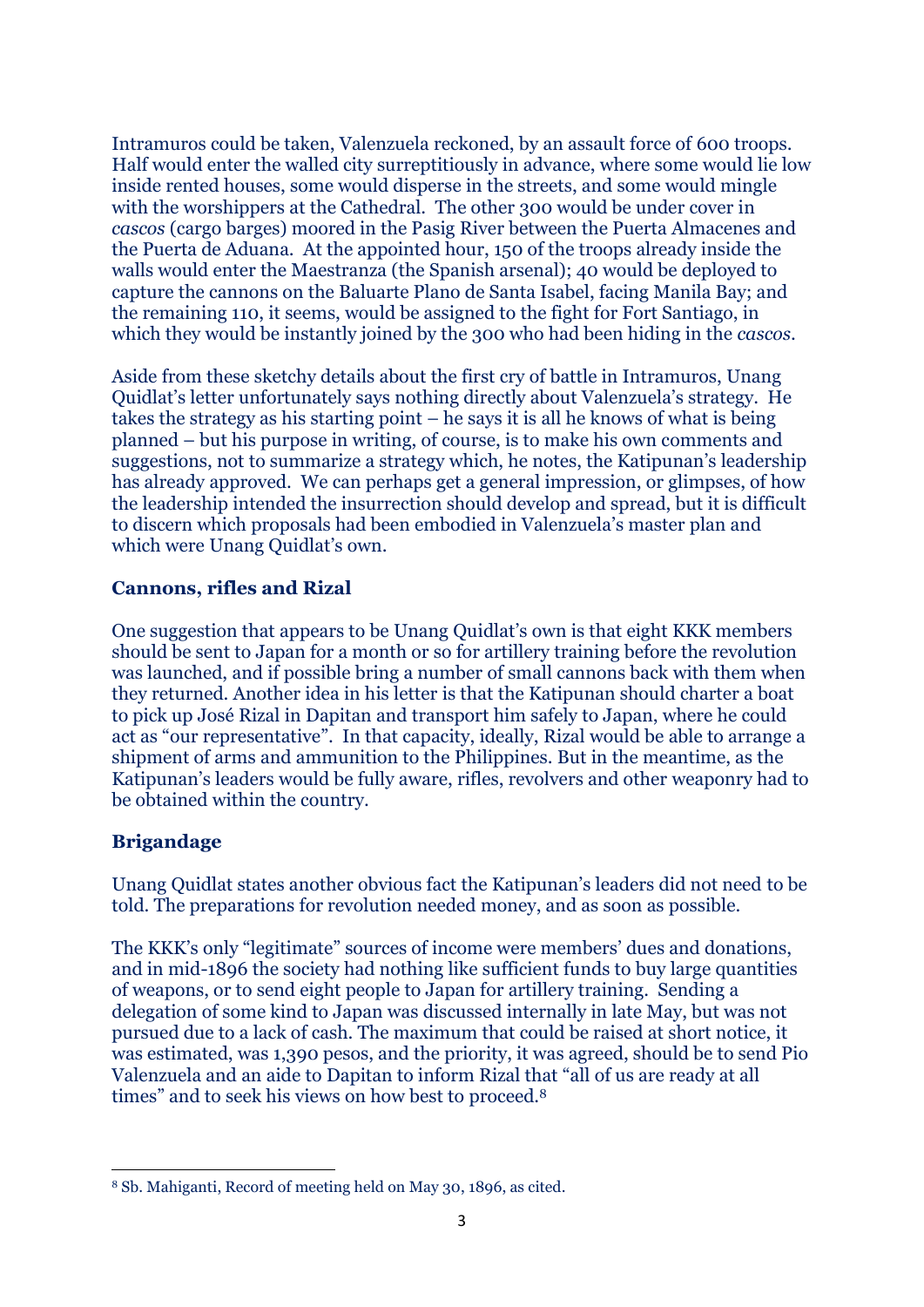The only quick way to get more money was to resort to crime. Unang Quidlat suggests that the Katipunan should recruit about 100 bandits and other "people of courage" ("*taong may puso*") to commit a month-long spate of robberies. Very probably, Bonifacio and other KKK leaders had already been thinking along the same lines, and quite possibly an alliance with one outlaw band had already been forged. Tomas Remigio recalls telling Bonifacio around this time – mid-1896 – that the Spaniards in the government office where he worked had been talking about a series of robberies in San Juan del Monte. The Spaniards had said the perpetrators were not really bandits, but belonged to an association that wanted to make trouble. Bonifacio, says Remigio, seemed to know what was happening but did not want to discuss the matter.<sup>9</sup> Valenzuela himself, after his surrender, told his Spanish interrogators specifically that the robberies in San Juan del Monte had been committed upon Bonifacio's orders by a group headed by a bandit known as "Laong".<sup>10</sup> Later, in August, Laong and his group joined the revolutionists when they gathered in Balintawak, and carried out a series of raids on the Chinese-owned *sarisari* stores in the locality.<sup>11</sup>

### **Stretching the realm of possibility**

It is impossible to say whether Unang Quidlat's response to Valenzuela's plans is representative of the comments other Katipunan members would be making. Some of his ideas look frankly unwise or impractical. Training camps where KKK troops could practice firing cannons, for example, would have been hard to keep secret even in the Sierra Madre. Sinking a ship in the San Bernardino Strait to create a blockade would not have worked, because the Strait is 4-5 miles wide and generally some 30- 100 fathoms deep. Buying weapons from Japan on credit also sounds fanciful.

#### **Cutting the cable**

But Unang Quidlat also has better ideas. One of the main targets during the initial attack, he suggests, should be the Spanish communications center, and if it could not be taken quickly the revolutionists should sever the colonial administration's link with Madrid by cutting the telegraph cable to Hong Kong. The first section of this cable ran above ground, to Bolinao in Pangasinan, and later, in April 1898, it was cut at the Bolinao end.<sup>12</sup> What the saboteurs had done, the Governor General remarked at that time, was "a very simple matter," and he thought it "strange that during the war this has not been done a hundred times."<sup>13</sup>

<sup>9</sup> Tomas A Remigio, Untitled memoir headed "Sinomang nagmamakabayang ang hangad at ang kapakinabangan ng sarili niya, ay walang mabuting katapusan," n.pub, n.d., 6 [Guillermo Masangkay Papers, UP Diliman], quoted in Soledad Borromeo-Buehler, *The Cry of Balintawak: A Contrived Controversy.* Quezon City: Ateneo de Manila University Press, 1998), 30. It would be interesting to know whether the Guardia Civil recorded any increase in larceny and lawlessness in the months prior to August 1896.

<sup>10</sup> Pio Valenzuela y Alejandrino, Declaration dated October 21, 1896 in Wenceslao E. Retana (comp.), *Archivo del bibliófilo filipino*, vol.III (Madrid: Imprenta de la Viuda de M. Minuesa de los Rios, 1897), 297. Laong is said to have been Gregorio Tapalla, a *tulisan* originally from the town of San Francisco de Malabon in Cavite. Alvarez, *The Katipunan and the Revolution*, 255.

<sup>11</sup> Borromeo-Buehler, *The Cry of Balintawak*, 34-5.

<sup>12</sup> *The Straits Times*, April 20, 1898.

<sup>13</sup> Memoria dirigida al Senado por el Capitan General D. Fernando Primo de Rivera y Sobremonte acerca de su gestión en Filipino (Madrid, August 1898), in *The Philippine Insurrection Against the*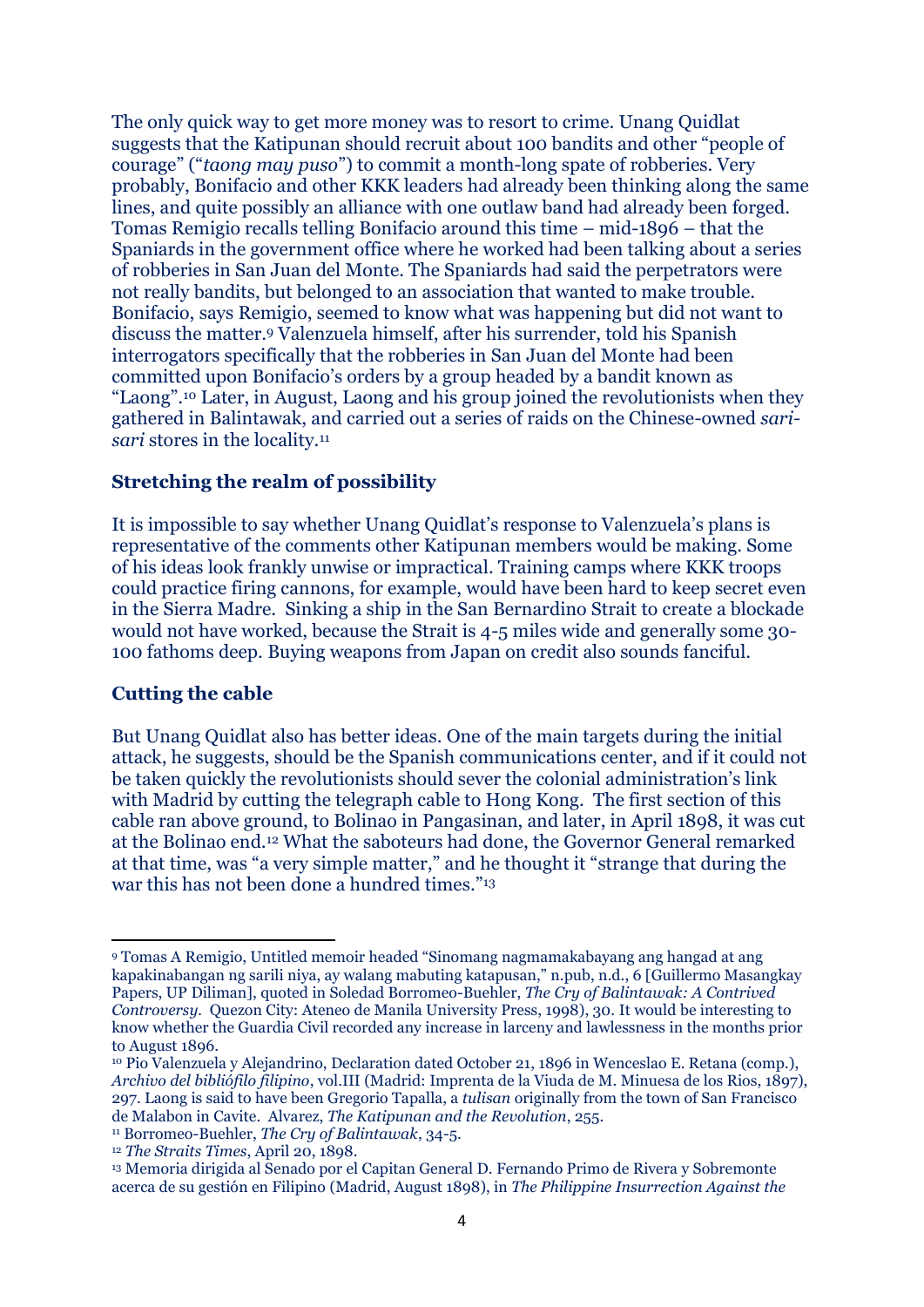#### **What if...?**

"The capture of Fort Santiago will be easy," Unang Quidlat says. Was his optimism in any way rational, or was it plain crazy? He did have a rough knowledge of the enemy's strength. If the attack was opportunely timed, he reckoned, the number of Spanish artillerymen inside the Fort might be as few as 150. In fact, the full muster of the Regimiento Peninsular de Artillería in the city was only around 200, so the number on duty might sometimes have been even lower than Unang Quidlat thought.<sup>14</sup>

Unang Quidlat would also know that the Artillería was the only "Regimiento Peninsular" in the colony, in other words the only regiment composed entirely of Spaniards – Madrid had felt it prudent to bar *indigenas* from the artillery since the Cavite mutiny of 1872. All other army units and the Guardia Civil were mixed, the senior and middle-level officers generally being Spaniards and the lower ranks being entirely native. In a time of crisis, Spanish officials feared, the native troops might waver; their loyalty and steadfastness were "hypothetical" ("*ser objeto de hipotesis*").<sup>15</sup>

There is nothing in Unang Quidlat's letter, however, to suggest that he or the Katipunan leadership had any expectation that the Filipino soldiery or police would join the insurrection and turn their guns on their Spanish officers. The KKK did have a few members in the armed services, but they were dispersed in different units, so the prospect of a concerted, coordinated mutiny in mid-1896 was quite remote.<sup>16</sup>

Nevertheless, Unang Quidlat had good reason to believe that the enemy's strength in Intarmuros was not hugely daunting. Most of the colonial army, including six of the seven infantry battalions, was stationed in Mindanao. At the moment the revolution began in Manila and the surrounding provinces, the Governor General later reported, he had at his immediate disposal just four artillery companies, five infantry companies, one company of engineers, a squadron of cavalry and the Guardia Civil. Together, these forces "totaled only 500 soldiers and about a thousand natives."<sup>17</sup> Some of these, moreover, were based outside the city, in Cavite and other nearby provinces.

*United States*, a compilation of documents with notes and introduction by John R. M. Taylor, vol. I (Pasay City: Eugenio Lopez Foundation, 1971), 346-7.

<sup>14</sup> José M. del Castillo y Jiménez, *El Katipunan o el filibusterismo en Filipinas* (Madrid: Imprenta del asilo de huérfanos del S. C. de Jesús, 1897), 103.

<sup>15</sup> Sastron, *La insurrección en Filipinas*, 193.

<sup>16</sup> The only known mutiny in Manila was a brief, localized revolt by *carabineros* (customs guards) in the captain of the port's office in February 1897. Frederic Sawyer recounts that the mutineers "made off with some rifles and ammunition. [Spanish] volunteers and some troops hastily called together pursued the rebels through Tondo as far as the Leper Hospital, till nightfall, the last volley being fired at 6.15 p.m. In this affair the mutineers lost a great many men, but some of them got away and joined [up with the forces of the Katipunan]." Bonifacio naturally applauded this revolt when he got the news, but it is not clear whether it was actually instigated by the Katipunan. Frederic H. Sawyer, *The Inhabitants of the Philippines* (London: S. Low, Marston & Co., 1900), 89; Andres Bonifacio Letter to Emilio Jacinto, circa March 15, 1897, in Richardson, *Light of Liberty*, 313.

<sup>17</sup> *Memoria que al Senado dirige el General Blanco acerca de los últimos sucesos ocurridos en la isla de Luzon* [Madrid: Establecimiento tipográfico de 'El Liberal', 1897), 3.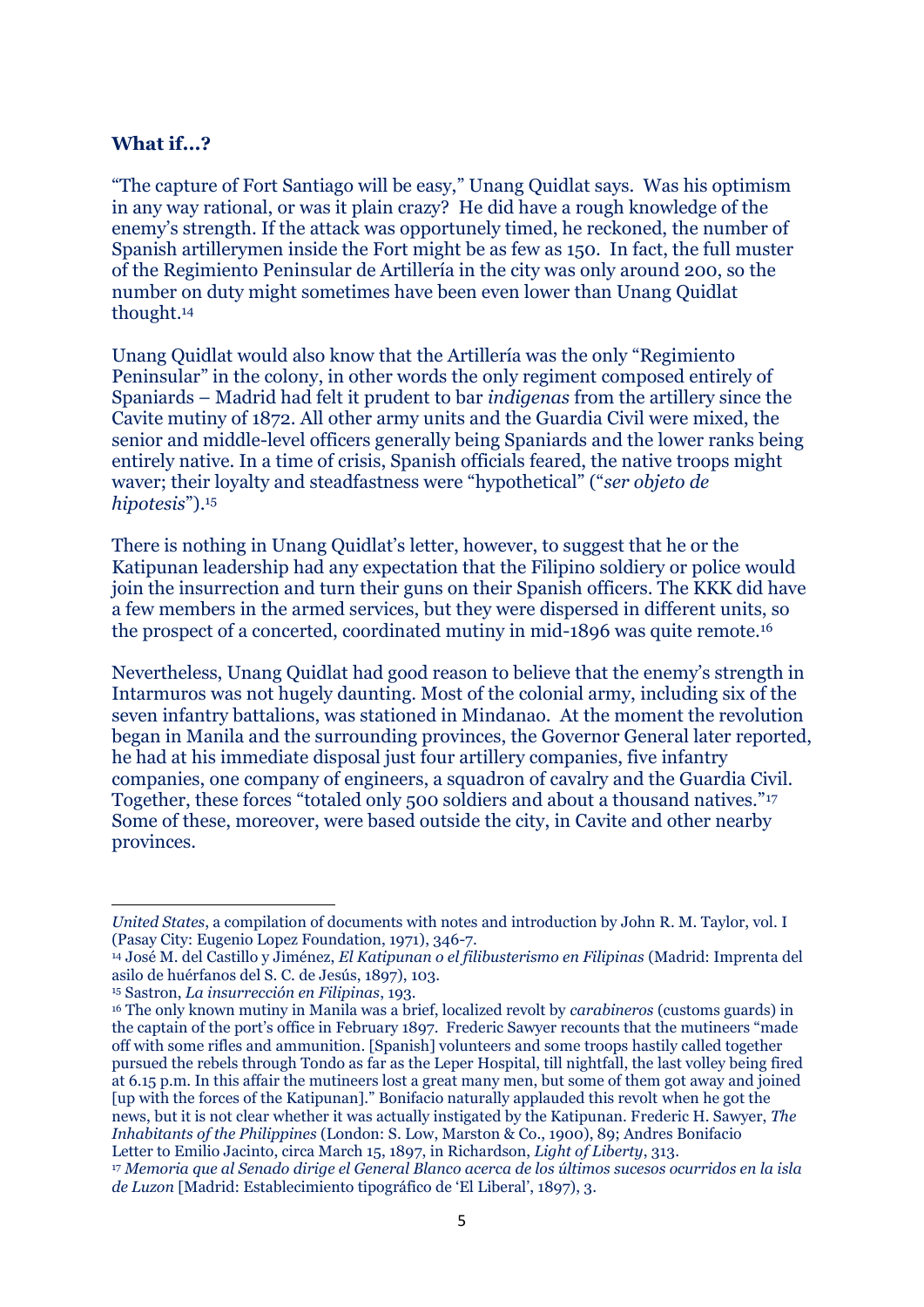It is conceivable, therefore, that the force of 600 well-armed Katipuneros envisaged by Unang Kidlat could have overwhelmed the defenders of Fort Santiago and the other Intramuros strongholds in a well-timed and coordinated surprise attack. If large quantities of weapons could be seized from the Spanish arsenal and distributed to the Katipunan's fighters in the suburbs and countryside, it is conceivable too that the revolution could have liberated a swathe of central and southern Luzon.

But what would have happened next? Even if the Governor General and other leading officials were killed, even if the telegraph cable was cut, news of what was happening in Manila would soon reach the Spanish navy commanders in Cavite, and then the commanders of the infantry regiments in Mindanao, and then Madrid. An intense counter-offensive would be mobilized very quickly. Within weeks if not days, as later happened in reality, Spanish ships would steam out of Barcelona, Cadiz and Valencia carrying troops by the thousand to fight the rebellion. Winning the battle for Intramuros would not be decisive. The *huling pakikilaban* could only be won by a hard, protracted war.

#### $\begin{array}{l} \vspace{0.1cm} \vspace{0.1cm} \vspace{0.1cm} \vspace{0.1cm} \vspace{0.1cm} \vspace{0.1cm} \vspace{0.1cm} \vspace{0.1cm} \vspace{0.1cm} \vspace{0.1cm} \vspace{0.1cm} \vspace{0.1cm} \vspace{0.1cm} \vspace{0.1cm} \vspace{0.1cm} \vspace{0.1cm} \vspace{0.1cm} \vspace{0.1cm} \vspace{0.1cm} \vspace{0.1cm} \vspace{0.1cm} \vspace{0.1cm} \vspace{0.1cm} \vspace{0.$

### **The Tagalog text**

#### *Sa canilang camahalan*

*Ang unang quinalaban ng aquin pagsulat ay ang masama cong pananagalog, nguni,t, tinalo ang pagaalangan ng gusto, tangi pa, sa malaqui cong pag-asa na ang maguiguin mali at culang, sila na ang magtatama at magpupuno.*

*Maicli ang aquin isip at ualan ano pa man, talos na paraan, liban sa ipinahayag ng capatid na Dimas Ayaran, at dito halos lahat, magmumula ang inacalang dapat gamitin sa huling paquiquilaban.*

*Batid marahil na nila, ang paraan natuclas at sinalaysay ng capatid na Dimas Ayaran na punoan ang paquiquibanga sa loob at maaaring isabay ang labas, magaan naman magagahis ang fuerza de Santiago pinacaunan cailangan ng tayo,i, madali nang macasamsam ng armas, salapi at pagcain, cun sasalacayin ng de 5 a 6 ng umaga at a las 11 ½ ng arao, pagca,t, matatagpuan nagsisicain o matutulog, cacaunti naman ang cacalabanin, culang pa mahil [sic] sa isang daan at limang puong artillero, nguni,t, may cahirapan laman ang pagpapasoc sa loob ng Maynila ng manga tauong magsisisuboc ng paquiquilaban, at sa bagay na ito,i, may inisip din siang tatlong munucala na dala na ang aquin pinili.*

*Yaman na ilagda ang napulot na paraan, ay aquin isusunod ang tadhana ng sarili cong caisipan:*

*Ang unang bagay na dapat gauin ay mag-padala ng ualong tauo sa Japon na pagcagastahan, upan macapag-aral na ualang patid ng tuncol sa cañon cahit isan buan at cung mangatuto na,i, dito ay pacuui [?], lalong mabuti,i, cung macapaguui ng canon maliliit ay magdala at magturo cahit pitong arao sa bundoc ng Sn Mateo*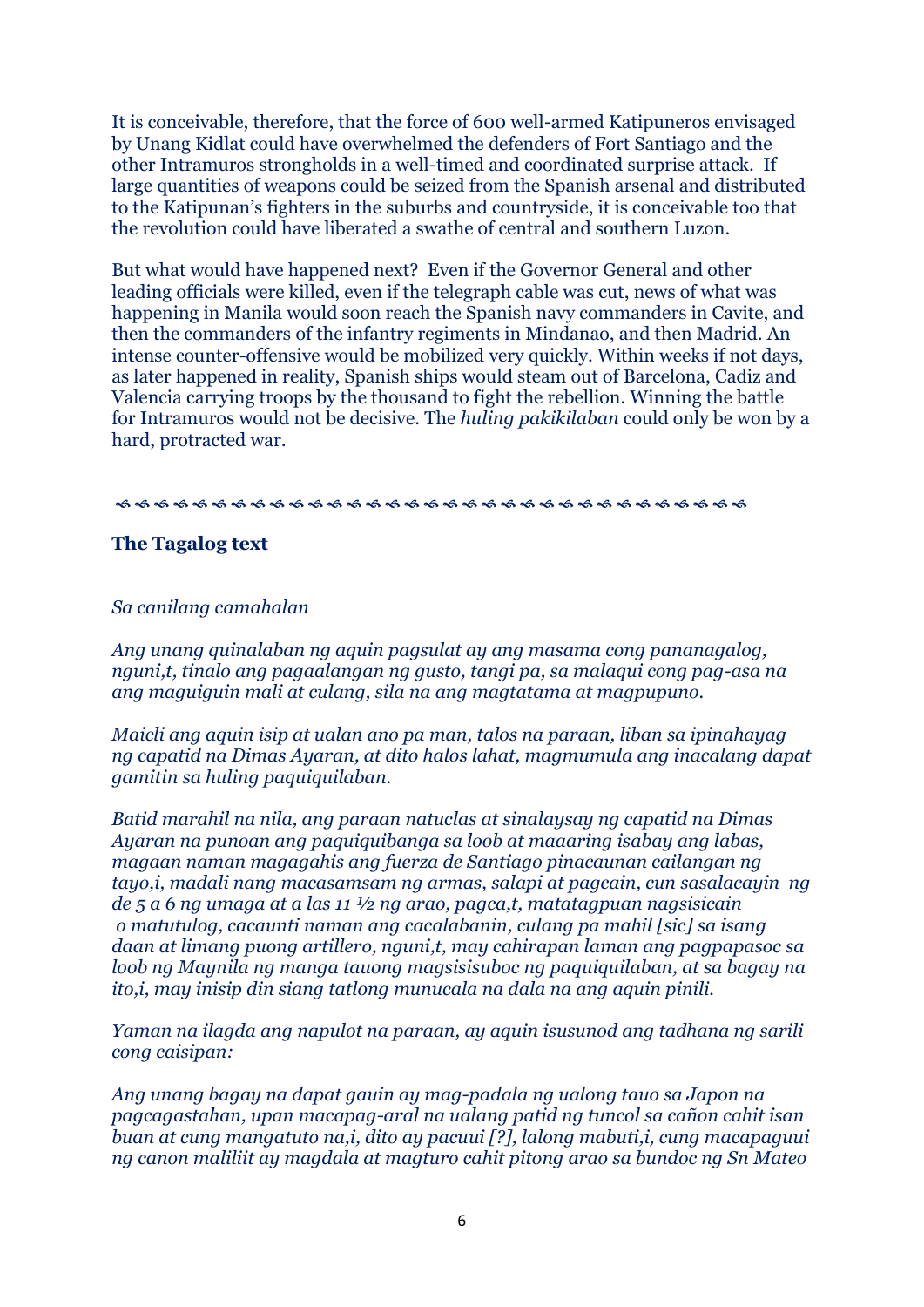*o caya naman tayo,i, bumayad ng taga Japon marurunong ng cañon cung maliuag o di mangyayari ang tayo,i, magpaaral.*

*Dapat magcaroon tayo ngayon ng liman daan fusil at ganoon din damin revolver at mga cailangan ibabala na itatago sa bundoc ng Sn Mateo at mapag-aralan o sa lugar na di maquiquita.*

*Isipin ang paraan na macapagtaanan sa Dapitan ang capatid natin si Rizal at pumaroon sa Japon na magsama pa ng tatlo o dalauang macacatulon, ng siya ang ati,i, doo,i, maguin representante, marami marahil ang di aayon na si Rizal dito,i, umalis at uiuicin siya,i, para general en jefe; datapua,t, malin acala, si Rizal laman ang dapat maguin represente; pagcat, hayag ang calaquihan ng canyang calulua. Sabio, siya,i, marunong ng sari sarin salita at balita pang ang macausap nya,i, nahihibo na catamisan ng pangungusap, isang bagay na totoong cailangan, upan ang bala,t, sabihin ay madalin ayunan. Isan paraan ng pagtataanan ay bumayad ng vapor doo,i, padaanin, siya,i, magdisfraz ng pagsacay at itungo sa ibang lugar. Malayo naman nilang ibintan na cung caya umalis ay dahil sa inaacalan laban, cundi sasabihin nahihirapan na sa pagcatapon.*

*Ang lahat ng ito,i, cailangan ay salapi, magcacaroon madali, pumili ng mga tulisan at tauong may puso na mga isang daan; at ito,i, papag loobin sa bayan mayayaman ng Provincia at sa nalalaan may salapi paris ng convento ng Guadalupe, at tuloy itataga na ang buhay ng ilan sa canila.*

*Ito nama,i, madali, isang buan mang loloob, tatlon buan ang pag-aaral sa Japon paroo,t, parito, isabay na rito ang pagiisip at pag-gagaua ng pagtatanan ni Rizal o dagdagan pa ng isa, gayon din naman ang pagbili ng mga fusil, sa loob ng lima o anim ay nahahanda na ang lahat at maaari ng magpasimula, cahit ualan fusil na sarili.*

*Cung si Rizal ay di macapagtaanan, paparoonin ang iba.*

*Pagcacaroon na natin ng representante sa Japon; uala man o mayroon tayon cañonerong tagalog o japoneses ay gauin naman ang paghahalal ng isang general en jefe at mga tauong maguiguin miembro ng atin gobierno.*

*Papaghandain mangag-armas ang lahat ng capatid sa Sn. Juan del Mte, Mandaloya at Pasig at mga capatid na na lalapit sa tatlong bayan, cahit lahat ay itac cung ualang revolver at fusil, biguian ng cabecilla tig-isa ang tatlong lugar.*

*Maghanda ang taga Provincia, cung malayo sa Maynila at saca cacaunti, magsipisan na sa taga Sn. Juan del Mte, cung malapit huag ng magsiquilos.*

*Ang mga taga Cavite,t, bayan na lalapit, mag-armas; nguni,t, huag din aalis sa canila.*

*Ang na sa bundoc ng Sn. Mateo, papaghandain din.*

*Humirang ng tatlong daan tauong pilin pili sa cautusan ng isan cabecilla at apat na oficiales sucat macahalili at macatulong, ang tatlong daan ito,i, itatadhana sa*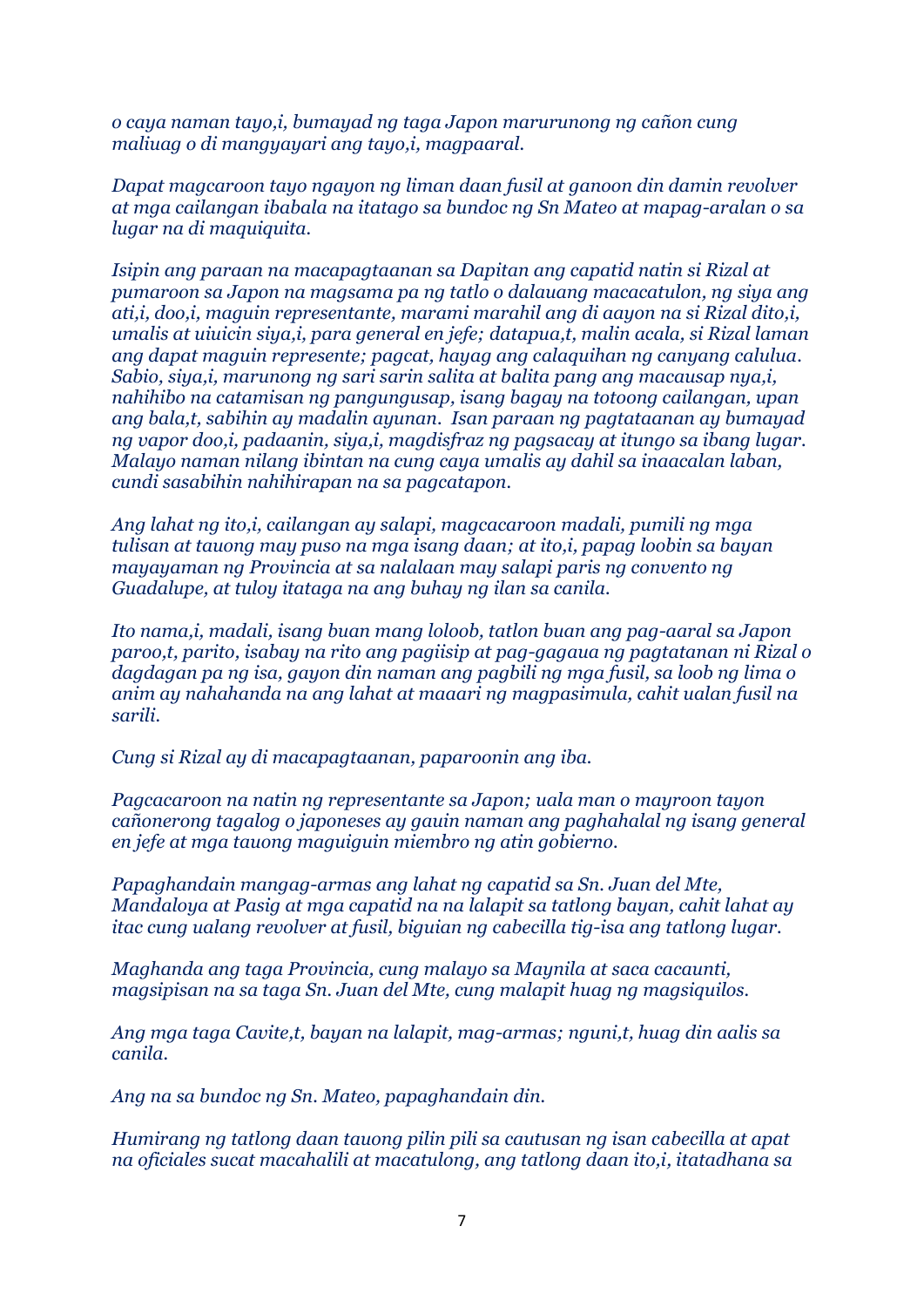*pag-agao ng fuerza de Santiago sa isan arao na dapat malaman ng lahat ng cabecilla*

*Sa arao na aagauin ang fuerza de Santiago ay magcaroon pa ng tatlong daan sa manga casco sa may puerto ng Sta Clara.*

*Ang paraan gagauin ng pag agao sa fuerza de Santiago ay ang sinabi ng capatid na Dimas Ayaran, papasuquin sa loob ng Maynila ang tatlong daan tauo sa araw na may cumpil, ang iba,i, cumalat sa mga daan, ang iba,i, magsilagay sa may Catedral, ang iba,i, sa mga bahay na dapat upahan lalong mabuti,i, sa malapit sa Maestranza. Sa Maestranza,i, papasuquin sa horas na nararapat ang isan daan at liman puo, sa manga nag-iingat ng cañon sa tapat ng Jesuitas ay apat na puo, sa cautusan ng cabecilla at manga oficiales, pagbilinan ang nasa manga casco na sa paglalaban ay pumasoc na bigla at umabuloy, ganoon din naman ang na sa manga daan at patain ang sa canila,i, macahadlan. Sa pagagao sa loob ng Maynila cailangan maagao natin ang Central de Comunicaciones at ng huag nilang maitelegrama sa España o caya putulin ang manga cable.*

*Sacalin maagao na ang Maynila, sa pamamag-itan ng isan judiatan, nangangabayo o manga cuitis ay dapat malaman ng pulutong sa Sn Juan del Mte, Mandaloya, Pasig at San Mateo at sa ibang lugar, upan ang manga taga apat na bayan ay mapagpapatay o hulihin ang mga castila at maguin canila na ang bayan, at sila,i, pumili ng liman daan at pacunin ng armas na naagao sa Maestranza at isang libo pang abuloy. Ang manga taga Sn Mateo ay magsibaba na at ang maraanan bayan ay canilahin, patain din o hulin ang mga cura,t, castila.*

*Ang manga tauong na sa Maynila, icalat agad agad ang armas sa S. J. del Mte., Mandaloya, Pasig at Sn Mateo at dapat na nilan pasimulan ang pagsisigao na ang castila,i, magsipag presinta at cundi,i, gugutumin o papatain.*

*Pagdatin ng isan libon abuloy na galin sa Sn J. del Mte at Mandaloya, pasimulao [sic] ang pag-agao sa mga arrabales at pagsamsam ng salapi. Ang pagagao sa manga arrabales ay mangyayari na lalon mainam ay isabay o ihuli laman ng caunti sa pag-agao sa Maynila cung sacalin mayroon ng armas capag caraca, isan bagay pan icacadali ng pagsamsam sa Central de Comunicaciones.*

*Sacalin naagao na, itelegrama sa naciones extranjeras ang saludo ng ating nabangon bayan, sabihin ang naagao na,i, malaqui at tayo,i, may gobierno na mayroon talagan lugar na quinalalaguian, upan tayo,i, maguin simpatico sa canila.* 

*Sa atin representante ganoon din at malayo pa ang paglalaban mabuti,i, sa canyan pamamagitan ay may manga paparito ng buque japones talagan sa ati,i, abuloy na may laman municiones na atin musian [?] uutangin [?].*

*Cung cacañonin tayo ng mga buque de guerra español ay cañonin din naman cung tayo,i, may cañonerong tagalog o japones at cung uala,i, magtago sa cubli. At sa mayroon man tayong cañonerong tagalog o japoneses ay sapagca,t, malapit, na ang mga buque de guerra ng castila ay cunin ang Cavite; caya, pagcacuhan pagcacuha natin ng Maynila ay lacbain agad sa daan patag (sa daan por tierra)*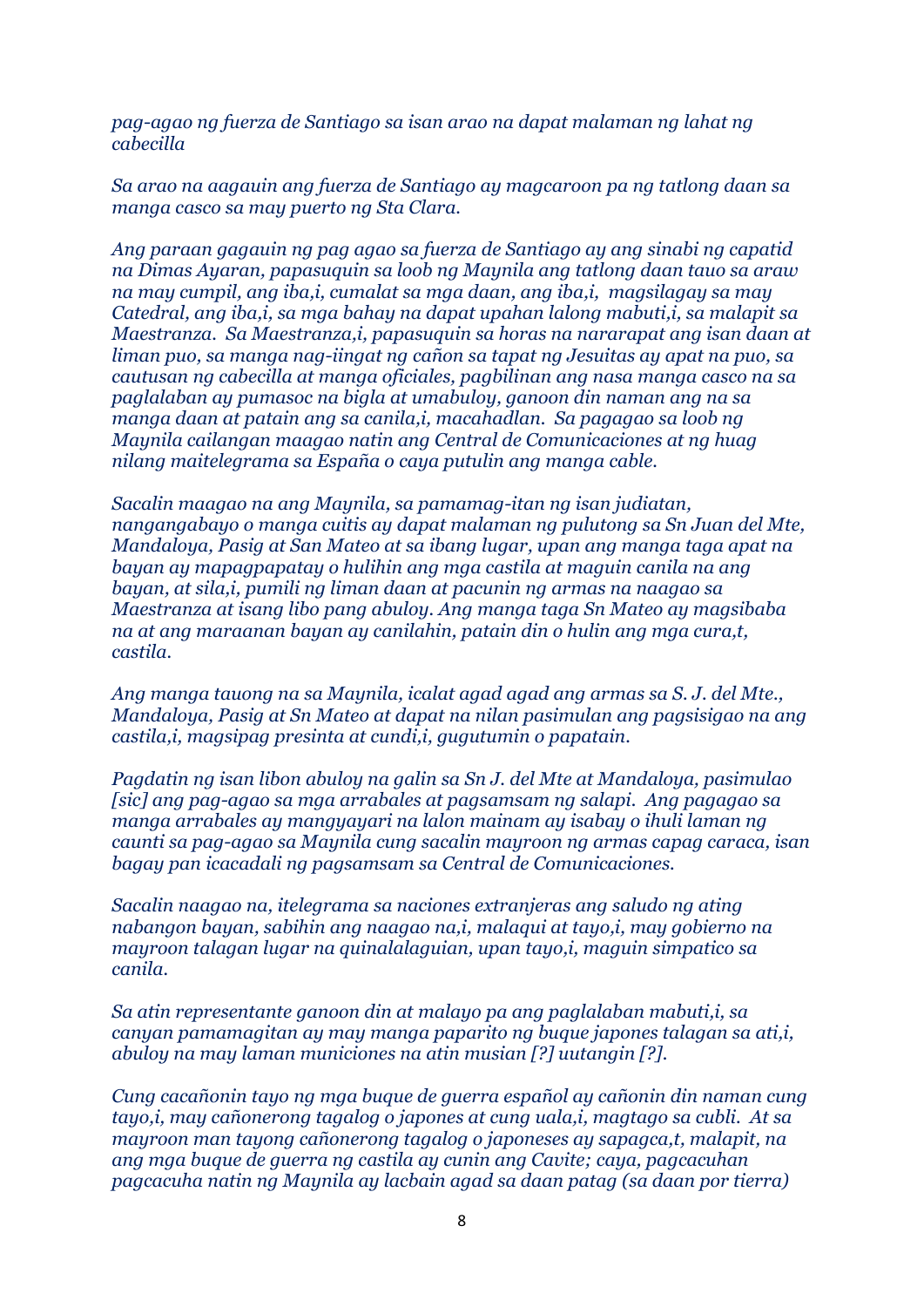*ang Cavite,t, baca sacalin macuha pa ang mga castila o canila ma [sic] naman nacuha na; sa bagay na ito, mabuti,i, sa mga daan patumpa sa Cavite o sa Cavite ay mayroon na tayong mga tauong nahahanda, bibiguian na laman ng doo,i, tutungo ng sucat armasin o cung tayo,i, may casangcapan na isipin maisabay ang paglalaban sa Cavite.* 

*Cung atin na ang Maynila at mga arrabales, tupahin naman ang bandan Bulacan at Malabon na agauin at ang manga capatid na andodoon ay magsisama para gayahan sa canila ng bayan at ganito rin naman ang gagawin ng mga capatid sa bandan Cavite, pagdatin doon ng manga tagalog [sic]; nguni,t, cung sila,i, marami, sa pagcacuha ng Maynila, sila,i, manamsam na ng mga bayan canilan magagahis at ito,i, padadalhan agad ng casangcapan.*

*Hindi natin dapat catacutan ang manga buque de guerra ng castilla; pagca,t, ito,i, mauubusan ng bala at bucod pa sa gutom.*

*Tayo naman ay di na cacaunti; pagca,t, ang Estados Unidos ay ng magrebelion, iisang libo ang unan tauo ni Washington, ganoon malacas pang nacion ang calaban.*

*Isa pa,i, cung macuha na ang Maynila at tayo,i, may imprenta na ay gumaua agad ng reglamento na dapat sundin at icalat sa mga cababayan.*

*Hindi dapat calimutan ang pagsamsam ng pagcain sa mga almacen, salapi sa tesoreria at Administracion, sa lahat ng lugar na macucunan at sa mga tagalog na mayayaman sa ati,i, ayao umabuloy ng dapat.*

*Cung gusto natin tayo,i, huag ng mapasoc dito cung di may cahirapan ay lubugan caya natin ng vapor mercante ang estrecho de Sn Bernardino; nguni,t, tayo ma,i, di naman [?] capaglalabas at masoc.*

*Dapat naman natin ilagan sa paglalagay ng cabecilla ang mga tauong masasabi na ualan educacion, ng upan tayo,i, maguin simpatico rin sa canila. Cahulihulihan ay naquilala natin, ayon sa paraan natuclas na ang capatid na Dimas Ayaran ay mabutin general en jefe at na pagquiquilala rin sa canyan pananalita.*

### *(Unang Quidlat)*

*Cung mabago ang mga calagayan sa ano pa man dahilan, lalo na cung di matututop ang fuerza de Santiago ay pag nagpuprocision [?] ng fiesta ng Corpus o caya Sn Andres ay atin halucayin na ang procesion at dito na tayo mangagao; sa bagay na ito,i, mabuti naman ay madalan tayo rito agad ng armas ng mga buque japones o caya pag pa magsimula.*

#### *Unang Quidlat*

*Sa caramihan ng may pamagat na Quidlat ay ipifirma co mula ngayon ang = Unang Quidlat*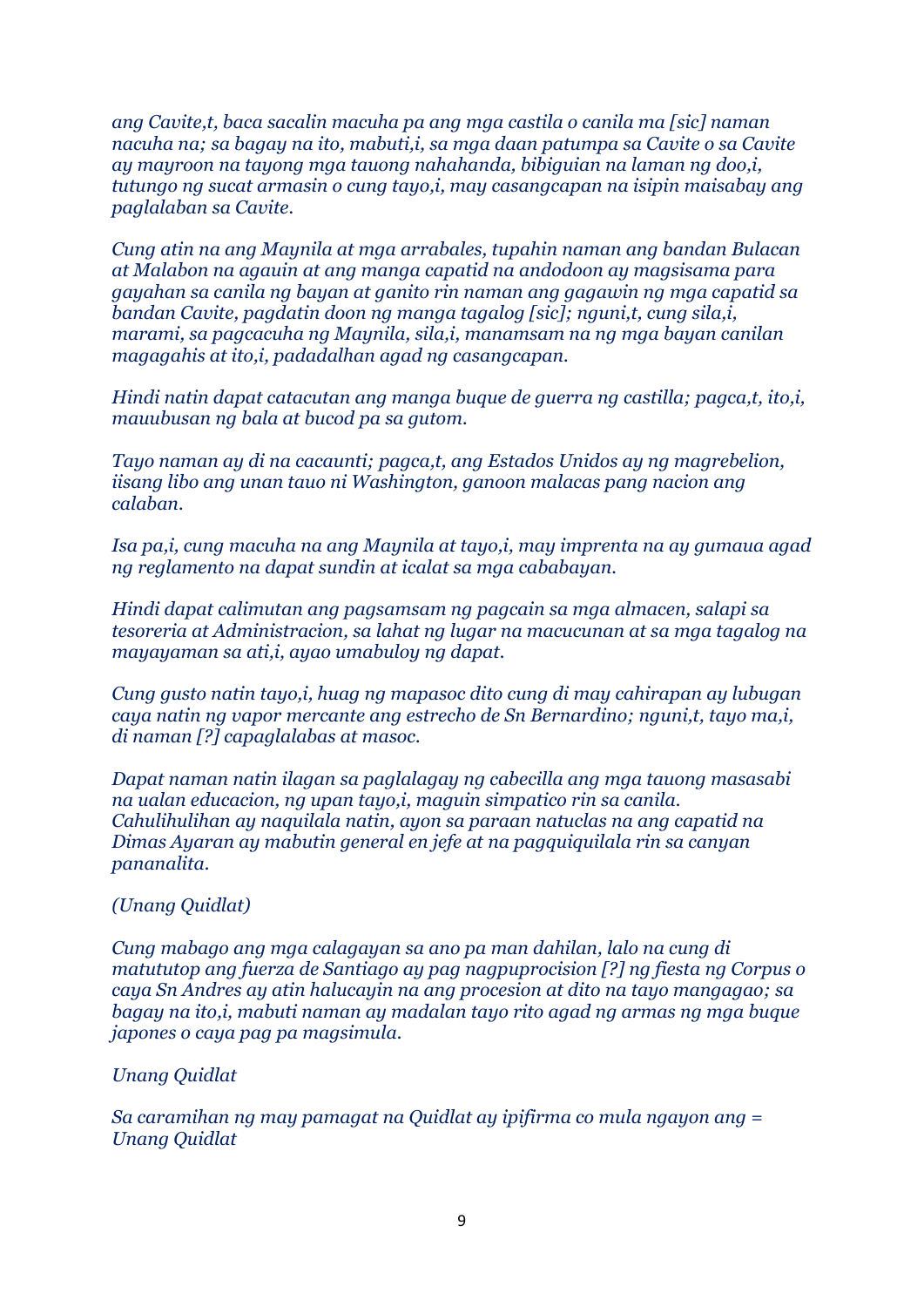### *Annexe*

*Isang paraan ng maisip ay yari na ang lahat*

*Maaari naman na paquiusapan ang Japon tungcol sa canilang dito,i, pag salacay.*

*Na sa canilang dito,i, pagdatin at tancang sasalacay, magcagulo naman tayo at cung matalo na ang manga castila, gauin sa atin nila ang canilang guinagaua sa tatlong pulo na canilang nasasacupan sa tabi ng Corea.*

*Datapua,t, dapat isipin, baca cung tayo,i, magpalit panginoon ay masama pang lalo ang atin tamaan at cung gusto na na naman natin cumalas [?] ay lalong mahirap; pagca,t, malacas ang sa ati,i, nacaiipit.*

*Nguni,t, cung sa ati,i, gagauin ang sinasabi nilang pasunod sa tatlong pulo na aquin tinupan [?] ay macapapayag na tayo.* 

*(Unang Quidlat)*

### **English translation**

To their excellencies

The main obstacle to my writing is my poor proficiency in Tagalog, but my hesitancy has been overcome by my determination, and especially by my ardent hope that they [their excellencies] will be able to correct whatever is wrong and make good my shortcomings.

My thoughts are brief. I know nothing about what is planned except what has been propounded by Brother Dimas Ayaran, which will be the basis for the strategy to be adopted in the final conflict.

They [their excellencies] will doubtless already know about the plan Brother Dimas Ayaran has devised and explained for the revolt to begin inside [Intramuros] and possibly outside at the same time. The capture of Fort Santiago will be easy.

Our first priority is to seize weapons, money and food as quickly as possible. If the attack is launched between 5 and 6 in the morning and continues until about 11.30, we might surprise the enemy whilst they are sleeping or eating, and they might be fewer in number, perhaps less than 150 artillerymen. The only difficulty might be getting people inside Manila [Intramuros] to spy on the enemy, but he [Brother Dimas Ayaran] has thought about that issue and put forward three options, including the one that I favor.

Whilst a decision has already been taken on the option to be adopted, I shall now proceed to set out my own thinking.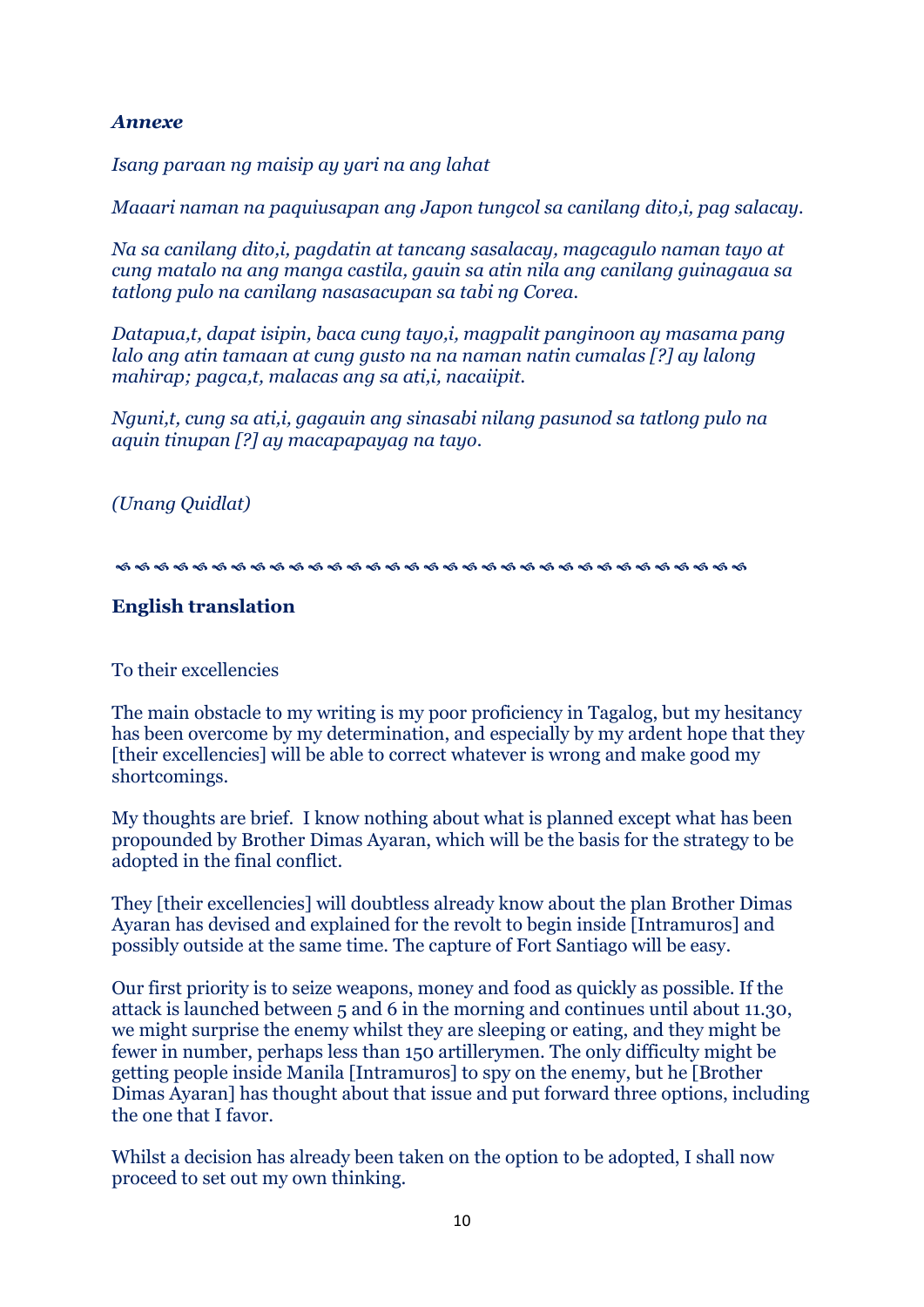The first thing that must be done is to send eight people to Japan, with funds to enable them to study, without interruption, even just for a month, the use of cannons. When they have been trained and return here, it would be best if they could bring back some small cannons with them. They could then train people to operate the cannons in the mountains of San Mateo, just for a week or so. Alternatively, if this would take too long, or if it is not feasible to acquire the skills ourselves, we could hire people from Japan who are expert in cannons.

We should now get 500 rifles and as many revolvers, together with the necessary ammunition, hidden in the mountains of San Mateo, and we must ensure they are in a place where they cannot be discovered.

Consideration should be given as to how to enable our brother Rizal to escape from Dapitan and go to Japan, together with two or three helpers, to be our representative there. Many people will perhaps not agree that Rizal should leave here, and will say that he should be the general-in-chief. However, it would be wrong to suppose that Rizal would just be an ordinary representative. He is learned, knows several languages, and it is also said that people to whom he speaks are readily persuaded by the sweetness of his words, something that is truly needed if matters have to be agreed quickly. One way to arrange his escape would be to charter a steamboat to go there [Dapitan]. He would board the boat in disguise and depart for another place. It is unlikely they [the Spaniards] would accuse him of leaving because of a planned revolt; rather they would say he could no longer endure his exile.

For all of this, money is needed. To get it quickly, choose bandits and people of courage, about a hundred, who will commit robberies in the rich towns of the provinces and places where money is held like the Convento of Guadalupe, where they can already proceed to cut short the lives of some of them.

All this will not take long. One month of brigandage, three months for the training in Japan, travel there and back, and concurrent with this the planning and execution of Rizal's escape. Better add another month for the purchase of rifles, so that within five or six months everything should be prepared, and it will be possible to start, even if we do not yet have rifles of our own.

If Rizal is not able to escape, someone else should go there [to Japan].

When our representative is there in Japan, whether or not we have Tagalog or Japanese cannoneers, we should arrange the election of a general-in-chief and the people who will be members of our government.

Arrangements should be made for all the brethren in San Juan del Monte, Mandaluyong and Pasig, and the brethren near those three towns, to be armed, if not with revolvers or rifles then at least with bolos, to be distributed by the commanders in each of the three places.

Prepare the people in the Provinces who are far from Manila and few in number to join together with the people in San Juan del Monte. Those who are near [to Manila] should stay where they are.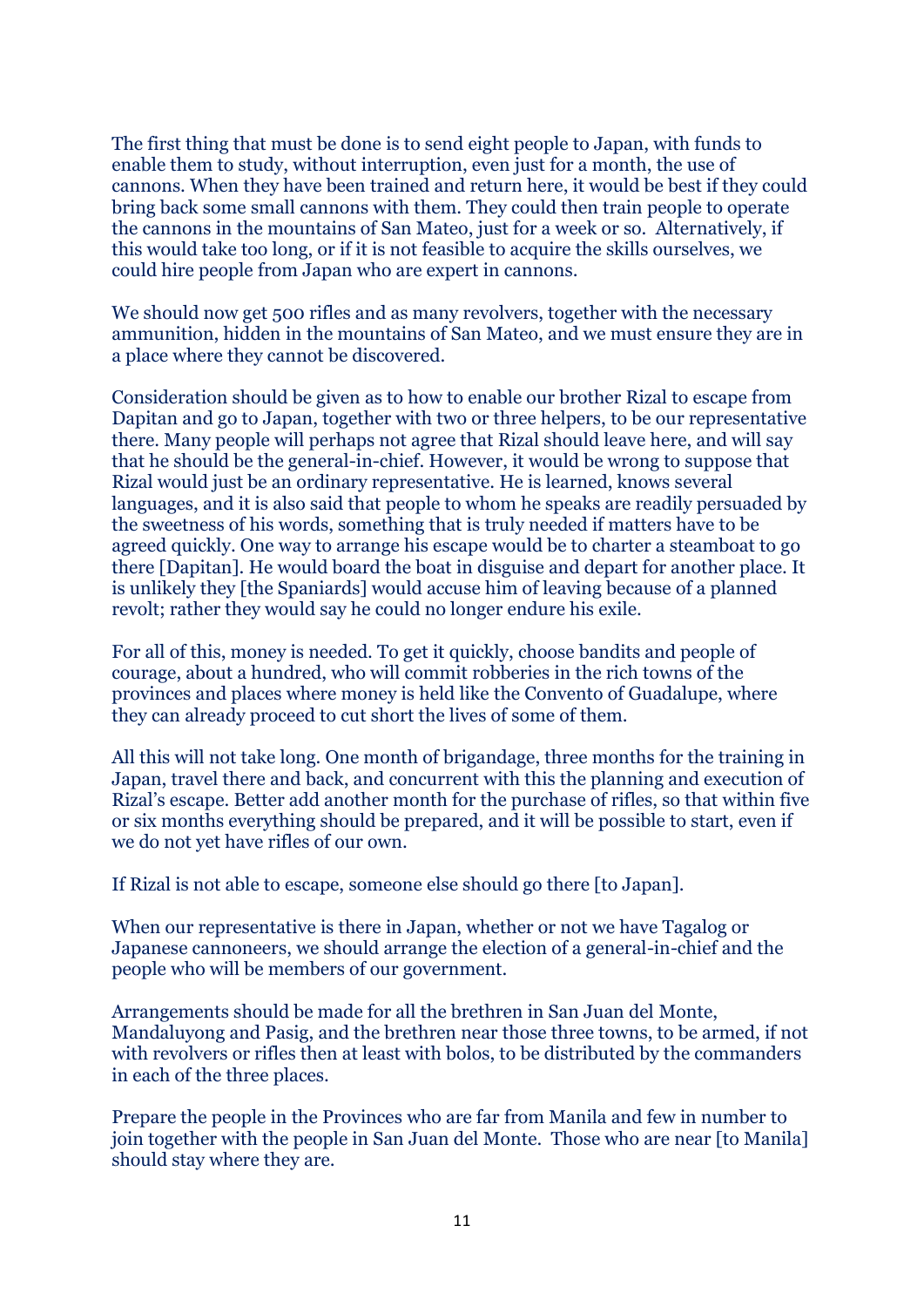The people in Cavite and nearby towns should be armed, but will also stay where they are.

Those in the mountains of San Mateo should also be prepared.

Assign 300 selected people under the orders of a commander and four officers to act as reserves and to provide support. These 300 people will be deployed to the assault on Fort Santiago on a date that must be made known to all the commanders.

On the day that Fort Santiago is to be captured, there will be another 300 people in *cascos* [cargo barges] by the Santa Clara jetty.

The method by which Fort Santiago will be captured is as described by Brother Dimas Ayaran. On the designated day, the 300 people will go into Manila [Intramuros]. Some will disperse in the streets; others will mingle at the Cathedral; and others will be positioned in houses that will need to be rented, preferably close to the Maestranza [Arsenal]. At the appointed hour, 150 will enter the Maestranza, and 40 will take care of the cannons in front of the Jesuits. Upon the orders of the commander and officers, those in the *cascos* will be ordered instantly to join the battle and lend support, and those in the streets will do likewise, killing anyone who tries to stop them. During the attack inside Manila [Intramuros], we need to take the Communications Center so that they cannot send telegrams to Spain, or else we should cut the cables.<sup>18</sup>

As soon as Manila has been captured, messages will be sent by couriers on horseback, or rockets fired as a signal, to tell the groups in San Juan del Monte, Mandaluyong, Pasig, San Mateo and other places, so that the people in those four towns can kill or arrest the Spaniards and make the towns theirs. They will then select 500 people to come and collect the weapons seized from the Maestranza, with a further 1,000 in support. The people in San Mateo will come down [from the mountains] and enter the town, killing or capturing the priests and Spaniards.

The people in Manila will immediately distribute the arms to [the people from] San Juan del Monte, Mandaluyong, Pasig and San Mateo, and should begin calling out to the Spaniards to surrender, or else be either starved or killed.

Once the 1,000 reinforcements from San Juan del Monte and Mandaluyong arrive, the capture of the districts outside Intramuros can begin, together with the seizure of money. It would be best if the districts could be attacked at the same time, just after the capture of Manila, provided we have got the weapons.

The seizure of the Communications Center is another thing that needs to be done quickly. Once that is captured, our nation in arms should send telegrams of greeting to foreign nations, telling them we now occupy extensive territory, have established our own government, whose authority we are consolidating, and wish to have friendly relations with them.

<sup>18</sup> It is not clear what Unang Quidlat means by the "Central de Comunicaciones". He mentions it in the context of the attack inside Intramuros, and so may be referring to a facility within the Dirección de Administración Civil on Calle Audiencia, or perhaps to the Intramuros telegraph station. However, the Administración General de Comunicaciones and the Estación Central were north of the river in Binondo, on Escolta.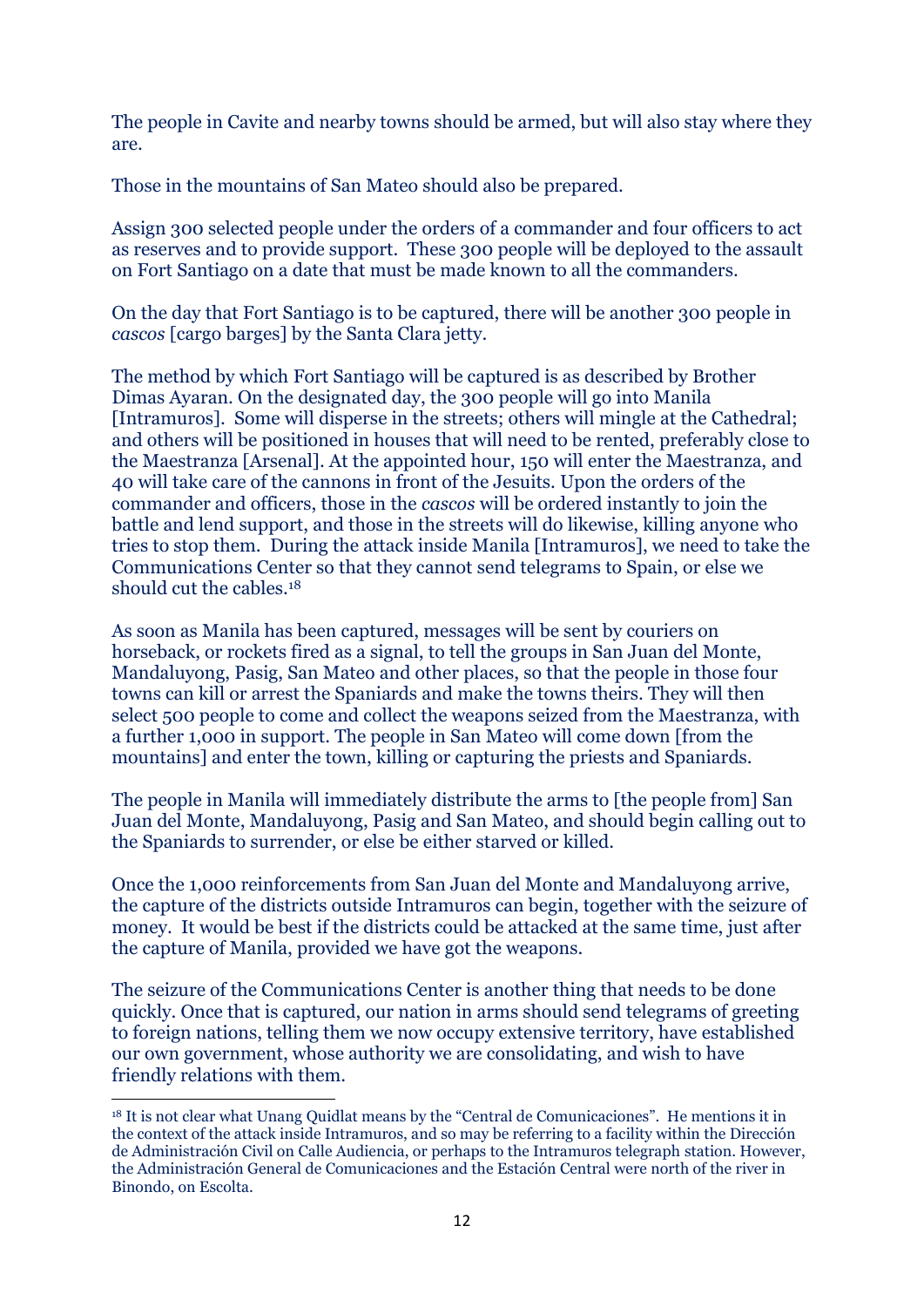It would be good if our representative there [in Japan], well in advance of the conflict, could arrange for a Japanese ship to come to our assistance, carrying munitions that we could buy on credit.

If we come under cannon fire from Spanish warships, we should return the fire, provided we have Tagalog or Japanese cannoneers. If we do not, we must take cover. The reason we need Tagalog or Japanese cannoneers is that the Spanish warships will soon attempt to take Cavite, so when we have taken Manila, we should immediately go by road to Cavite, whether it has yet to be taken by the Spaniards or has been taken already. In this regard it would be good to have people ready on the roads leading to Cavite, and within Cavite, so that we can give them the necessary weapons and equipment for the fighting in Cavite to be synchronized.

Once Manila and its districts are already ours, the offensive can proceed in Bulacan and Malabon, and the brethren in those places can join together in the same way to secure their towns. The brethren in Cavite will do likewise when the Tagalogs [people from Manila (?)] arrive there [with weapons and equipment]. But if they [the brethren in Cavite] are many, they can seize their towns as soon as Manila has been captured, and the equipment can be sent straight there.

We do not have to fear the warships of the Spaniards, because they will run out of ammunition, and their crews will get hungry.

We are not really few. When the United States was in revolt, in fact, Washington at first had just 1,000 people, and yet their enemy was a powerful nation.<sup>19</sup>

Another thing is that when Manila is taken and we already have a printing press, we can immediately publish the regulations that must be obeyed, and distribute them to our compatriots.

In every place that we take, we must not forget the confiscation of food from the warehouses, and cash from the Treasury and Administration, and from the wealthy Tagalogs who do not want to contribute as much as they should.

If we wanted, in order to block access here, it would not be difficult to sink a merchant ship in the San Bernardino Strait, but this would mean that we too would not be able to come and go.

We should avoid appointing people who are said to be uneducated as commanders, but we should be friendly towards them.

Finally, we recognize from the proposals drawn up by Brother Dimas Ayaran that he would be a good general-in-chief. He is also recognized for his eloquence. Unang Quidlat

<sup>19</sup> Unang Quidlat may be thinking here of the 1,000 or so Minutemen and militia involved in the first engagements of the American Revolutionary War, the Battles of Lexington and Concord in April 1775. By the time Washington took command of the Continental Army in June 1775, however, it numbered between 10,000 and 15,000 men.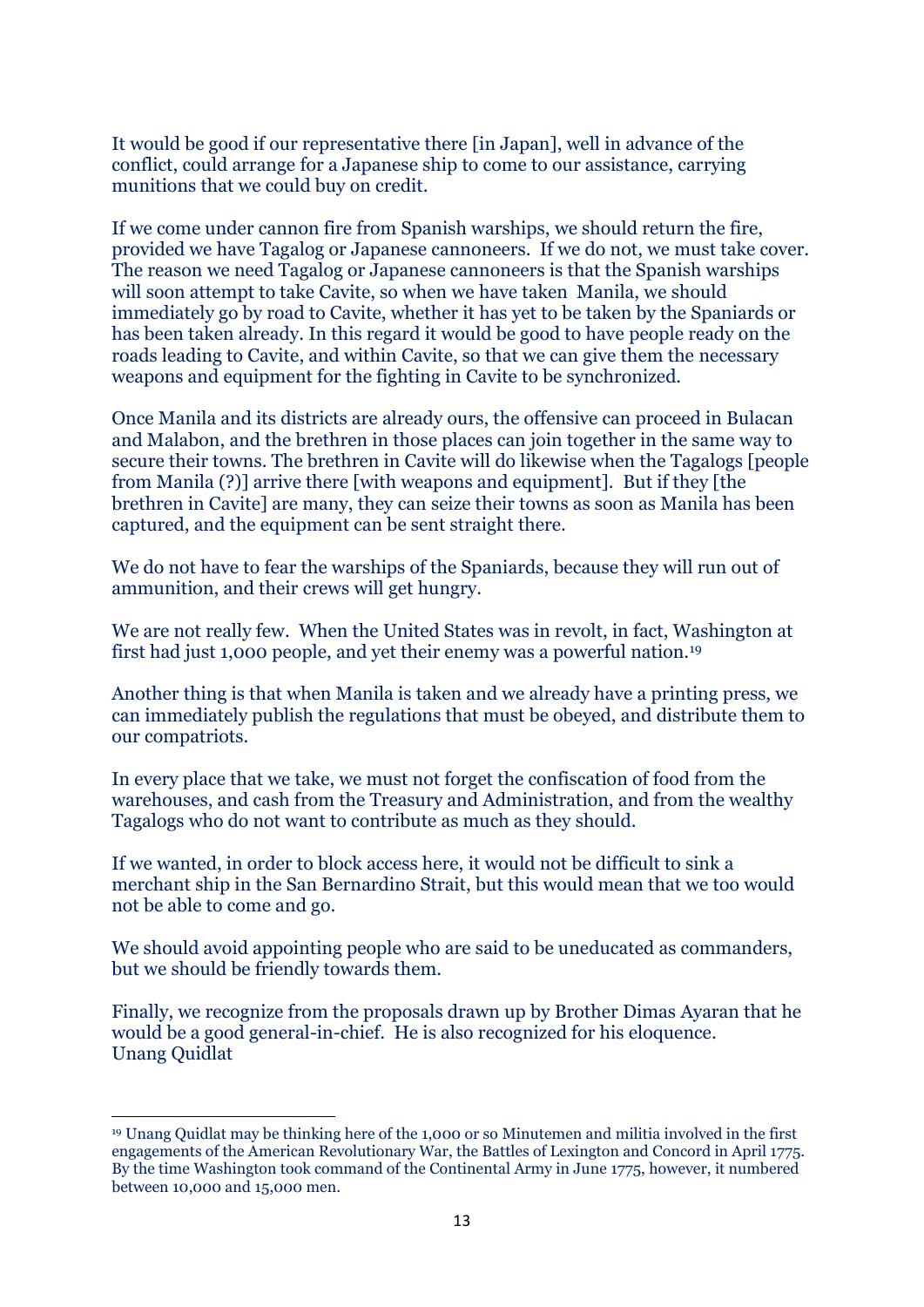If the situation changes for any reason, especially if Fort Santiago cannot be captured, we could take advantage of the feast of Corpus Christi, when the procession is being held, or maybe that of San Andres.20 We could disrupt the procession and mount our attack at that time. In this case, it would also be good to be sent arms by Japanese boats immediately so at least we are ready to start.

Unang Quidlat

Because many people are now using the alias "Quidlat," I shall sign myself in future "Unang Quidlat".

### **Annexe**

A proposal that has already been fully agreed.

It would be possible to request Japan to attack here.

When they arrive here to mount the attack, we will launch our revolt. If the Spaniards are defeated, they [the Japanese] could follow here what they have done in occupying three islands off the coast of Korea.<sup>21</sup>

We must however consider whether, if we changed masters, our situation might be even worse, and our fate might be even greater hardship, because they would have the strength to crush us here.

But if the arrangement made here was like the one they adopted in relation to the three islands I mentioned, then we could accept it.

Unang Quidlat

<sup>20</sup> The feast of Corpus Christi is celebrated either 60 days after Easter (if the feast is celebrated on a Thursday) or 63 days after Easter (if it is celebrated on a Sunday). This means that in 1897 the celebration would have been on either June 17 or June 20. The feast of San Andrés is celebrated on November 30.

<sup>21</sup> It is not known what Unang Quidlat means here. After the Sino-Japanese War of 1894-5, the Treaty of Shimonoseki granted Japan sovereignty over the Liaotung Peninsular, Formosa (Taiwan) and the Pescadores Islands. It is possible Unang Quidlat mistakenly thought the latter were off the coast of Korea (rather than Formosa), or perhaps islands close to Korea had figured in reports he had read about the diplomatic wrangling that followed Shimonoseki.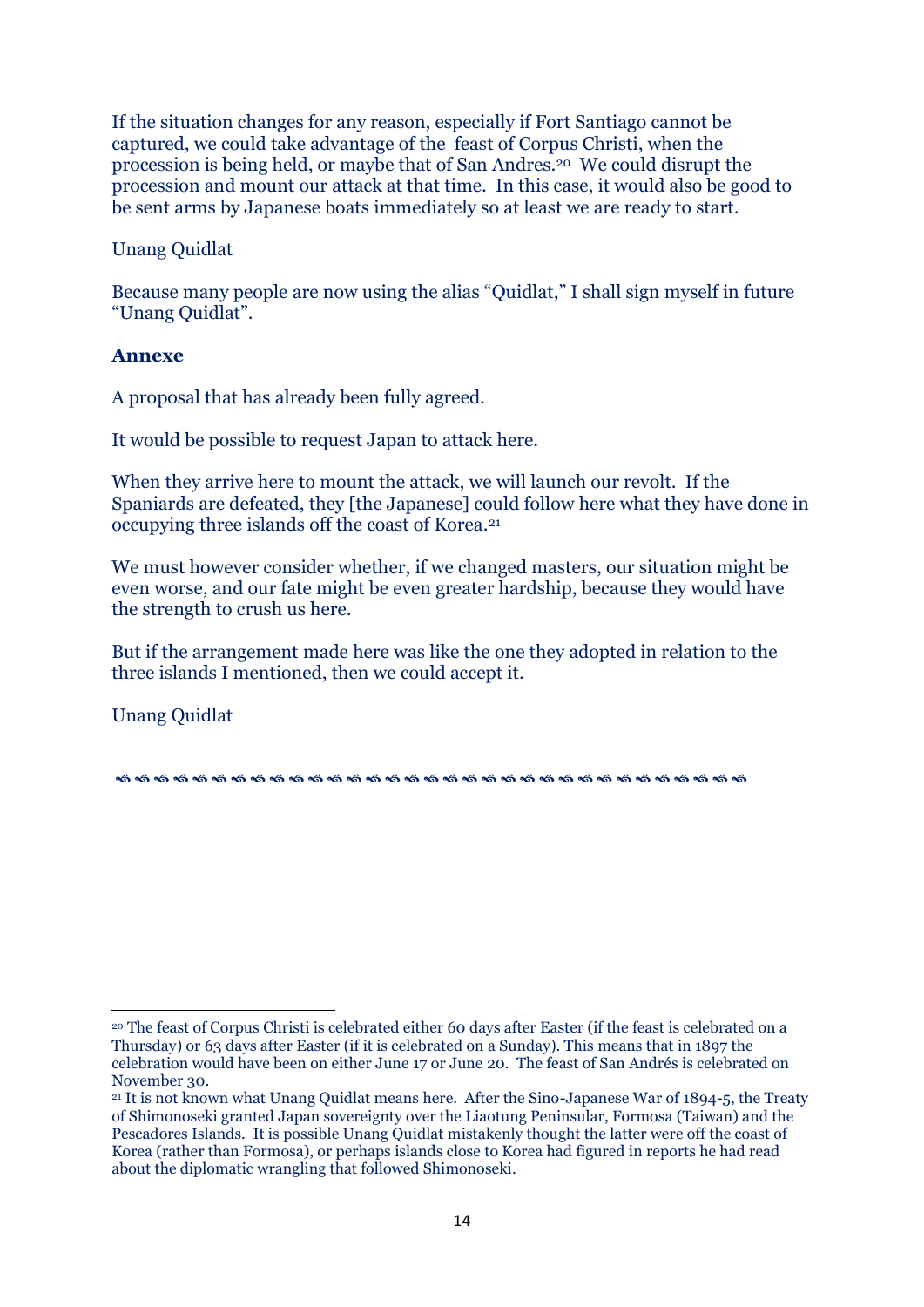

#### **The planned attack inside Intramuros**

- 1. Fort Santiago
- 2. Maestranza (Arsenal)
- 3. Jetty where *cascos* would be moored, near the Monasterio de Santa Clara
- 4. Intendencia (Treasury and Mint)
- 5. Ayuntamiento (City Hall)
- 6. Manila Cathedral
- 7. Cannons "in front of the Jesuits"



View along the northern walls of Intramuros facing the River Pasig, looking past the Intendencia (Treasury) building in the middle distance towards Fort Santiago somewhere beyond. [*La Ilustración Española y Americana,* XLI: IX (March 8, 1897)]